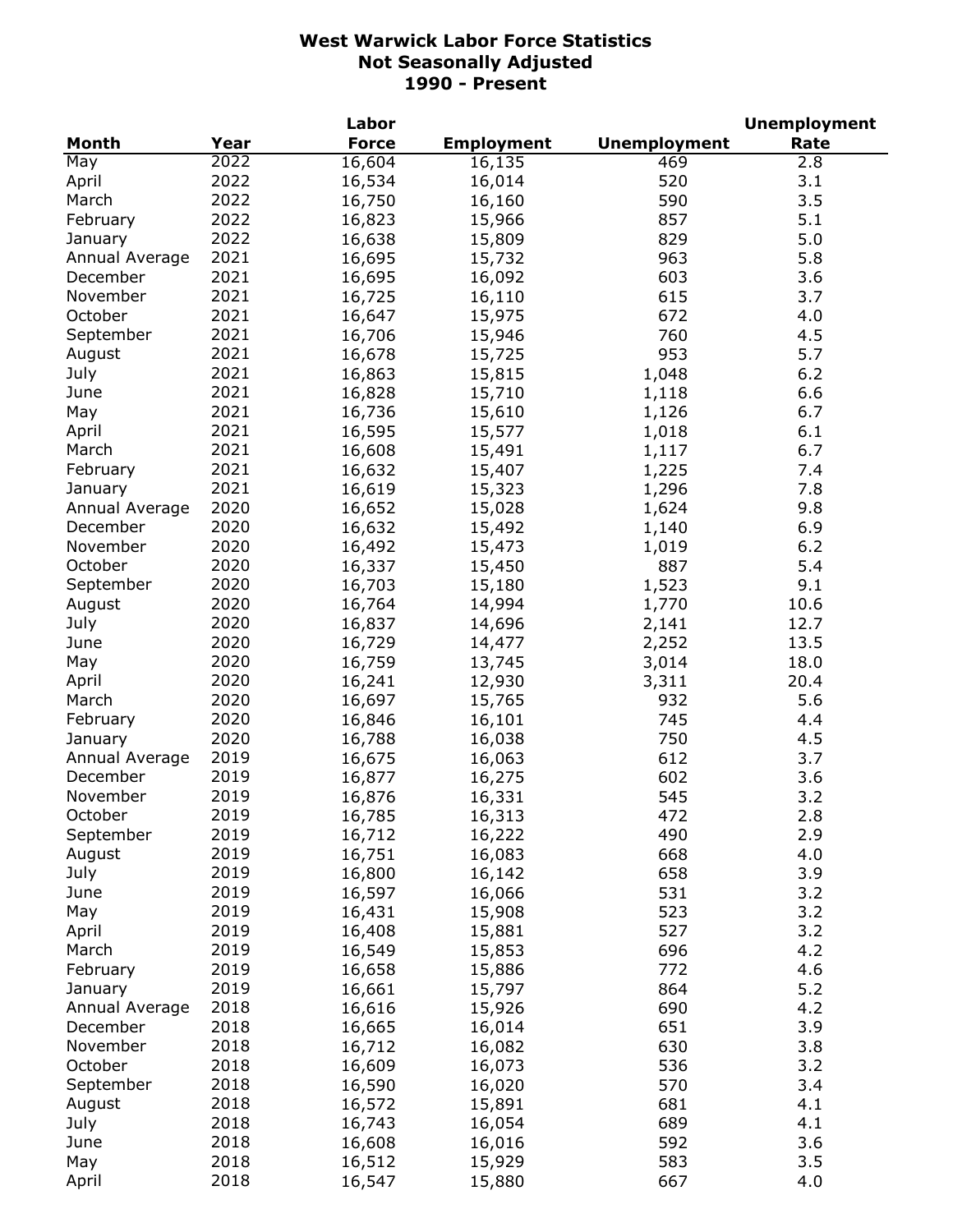|                |      | Labor        |                   |                     | <b>Unemployment</b> |
|----------------|------|--------------|-------------------|---------------------|---------------------|
| <b>Month</b>   | Year | <b>Force</b> | <b>Employment</b> | <b>Unemployment</b> | Rate                |
| March          | 2018 | 16,592       | 15,783            | 809                 | 4.9                 |
| February       | 2018 | 16,674       | 15,757            | 917                 | 5.5                 |
| January        | 2018 | 16,560       | 15,609            | 951                 | 5.7                 |
| Annual Average | 2017 | 16,375       | 15,599            | 776                 | 4.7                 |
| December       | 2017 | 16,442       | 15,697            | 745                 | 4.5                 |
| November       | 2017 | 16,480       | 15,722            | 758                 | 4.6                 |
| October        | 2017 | 16,405       | 15,703            | 702                 | 4.3                 |
| September      | 2017 | 16,425       | 15,738            | 687                 | 4.2                 |
| August         | 2017 | 16,380       | 15,578            | 802                 | 4.9                 |
| July           | 2017 | 16,457       | 15,662            | 795                 | 4.8                 |
| June           | 2017 | 16,329       | 15,659            | 670                 | 4.1                 |
| May            | 2017 | 16,196       | 15,547            | 649                 | 4.0                 |
|                | 2017 |              |                   | 740                 |                     |
| April          |      | 16,303       | 15,563            |                     | 4.5                 |
| March          | 2017 | 16,346       | 15,505            | 841                 | 5.1                 |
| February       | 2017 | 16,408       | 15,448            | 960                 | 5.9                 |
| January        | 2017 | 16,327       | 15,360            | 967                 | 5.9                 |
| Annual Average | 2016 | 16,070       | 15,207            | 863                 | 5.4                 |
| December       | 2016 | 16,067       | 15,369            | 698                 | 4.3                 |
| November       | 2016 | 16,112       | 15,397            | 715                 | 4.4                 |
| October        | 2016 | 16,152       | 15,353            | 799                 | 4.9                 |
| September      | 2016 | 16,086       | 15,250            | 836                 | 5.2                 |
| August         | 2016 | 16,131       | 15,222            | 909                 | 5.6                 |
| July           | 2016 | 16,224       | 15,299            | 925                 | 5.7                 |
| June           | 2016 | 16,046       | 15,297            | 749                 | 4.7                 |
| May            | 2016 | 15,881       | 15,116            | 765                 | 4.8                 |
| April          | 2016 | 15,980       | 15,142            | 838                 | 5.2                 |
| March          | 2016 | 16,051       | 15,079            | 972                 | 6.1                 |
| February       | 2016 | 16,110       | 15,026            | 1,084               | 6.7                 |
| January        | 2016 | 15,994       | 14,931            | 1,063               | 6.6                 |
| Annual Average | 2015 | 16,183       | 15,169            | 1,014               | 6.3                 |
| December       | 2015 | 16,155       | 15,264            | 891                 | 5.5                 |
| November       | 2015 | 16,121       | 15,247            | 874                 | 5.4                 |
| October        | 2015 | 16,090       | 15,240            | 850                 | 5.3                 |
| September      | 2015 | 15,992       | 15,164            | 828                 | 5.2                 |
| August         | 2015 | 16,122       | 15,177            | 945                 | 5.9                 |
| July           | 2015 | 16,231       | 15,249            | 982                 | 6.1                 |
| June           | 2015 | 16,201       | 15,278            | 923                 | 5.7                 |
| May            | 2015 | 16,196       | 15,172            | 1,024               | 6.3                 |
| April          | 2015 | 16,180       | 15,162            | 1,018               | 6.3                 |
| March          | 2015 | 16,247       | 15,046            | 1,201               | 7.4                 |
| February       | 2015 |              |                   |                     | 8.0                 |
|                |      | 16,367       | 15,050            | 1,317               |                     |
| January        | 2015 | 16,299       | 14,984            | 1,315               | 8.1                 |
| Annual Average | 2014 | 16,285       | 14,953            | 1,332               | 8.2                 |
| December       | 2014 | 16,308       | 15,215            | 1,093               | 6.7                 |
| November       | 2014 | 16,342       | 15,195            | 1,147               | 7.0                 |
| October        | 2014 | 16,295       | 15,198            | 1,097               | 6.7                 |
| September      | 2014 | 16,265       | 15,047            | 1,218               | 7.5                 |
| August         | 2014 | 16,318       | 15,025            | 1,293               | 7.9                 |
| July           | 2014 | 16,378       | 15,057            | 1,321               | 8.1                 |
| June           | 2014 | 16,218       | 15,080            | 1,138               | 7.0                 |
| May            | 2014 | 16,128       | 14,859            | 1,269               | 7.9                 |
| April          | 2014 | 16,149       | 14,815            | 1,334               | 8.3                 |
| March          | 2014 | 16,324       | 14,705            | 1,619               | 9.9                 |
| February       | 2014 | 16,377       | 14,676            | 1,701               | 10.4                |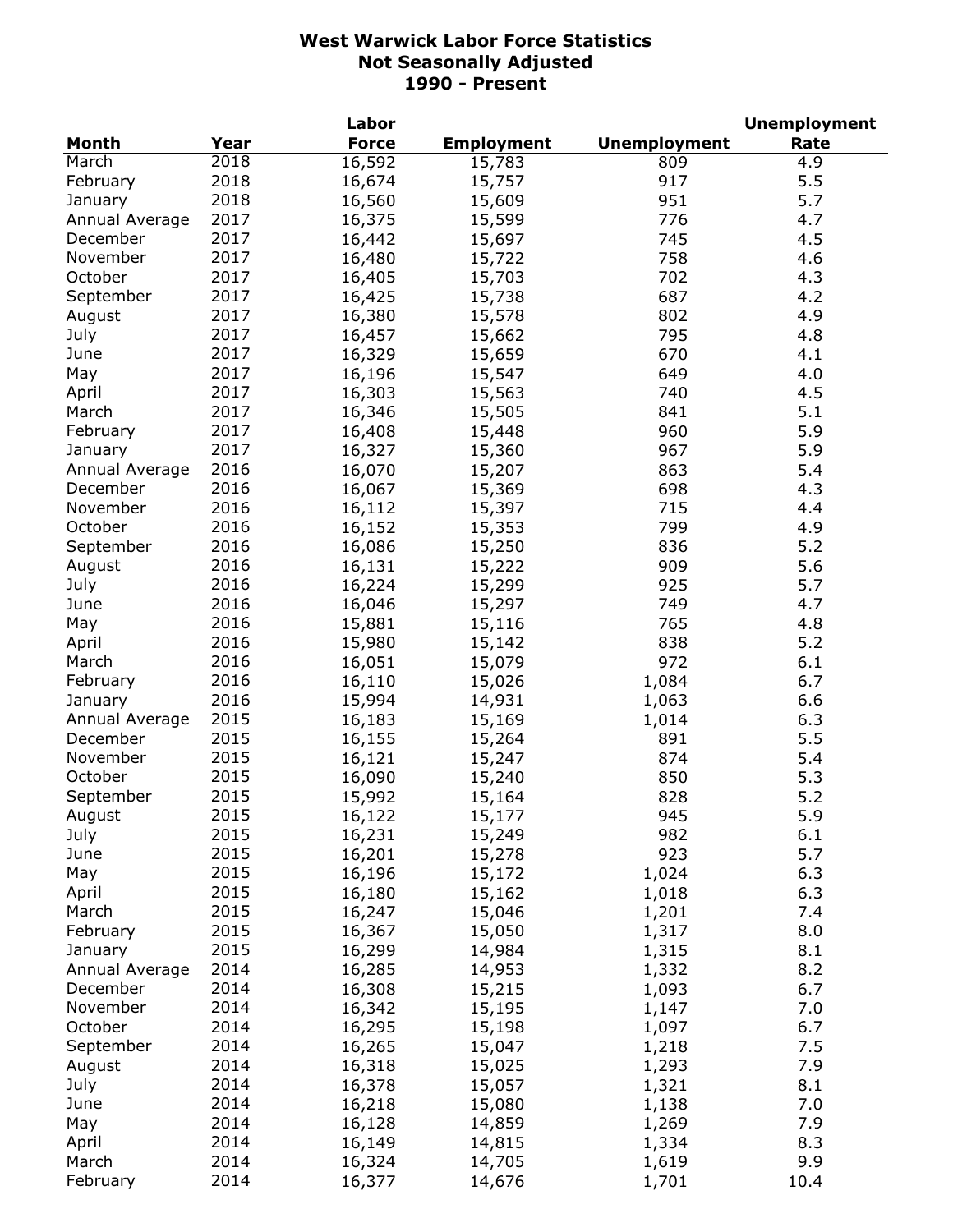|                |      | Labor        |                   |                     | <b>Unemployment</b> |
|----------------|------|--------------|-------------------|---------------------|---------------------|
| <b>Month</b>   | Year | <b>Force</b> | <b>Employment</b> | <b>Unemployment</b> | Rate                |
| January        | 2014 | 16,316       | 14,566            | 1,750               | 10.7                |
| Annual Average | 2013 | 16,405       | 14,782            | 1,623               | 9.9                 |
| December       | 2013 | 16,411       | 14,857            | 1,554               | 9.5                 |
| November       | 2013 | 16,461       | 14,909            | 1,552               | 9.4                 |
| October        | 2013 | 16,390       | 14,833            | 1,557               | 9.5                 |
| September      | 2013 | 16,435       | 14,821            | 1,614               | 9.8                 |
| August         | 2013 | 16,385       | 14,778            | 1,607               | 9.8                 |
| July           | 2013 | 16,390       | 14,867            | 1,523               | 9.3                 |
| June           | 2013 | 16,399       | 14,902            | 1,497               | 9.1                 |
| May            | 2013 | 16,261       | 14,724            | 1,537               | 9.5                 |
| April          | 2013 | 16,269       | 14,722            | 1,547               | 9.5                 |
| March          | 2013 | 16,362       | 14,637            | 1,725               | 10.5                |
| February       | 2013 | 16,564       | 14,698            | 1,866               | 11.3                |
| January        | 2013 | 16,530       | 14,637            | 1,893               | 11.5                |
| Annual Average | 2012 | 16,507       | 14,707            | 1,800               | 10.9                |
| December       | 2012 | 16,643       | 14,980            | 1,663               | 10.0                |
| November       | 2012 | 16,548       | 14,963            | 1,585               | 9.6                 |
| October        | 2012 |              |                   |                     | 9.5                 |
|                | 2012 | 16,595       | 15,019            | 1,576               |                     |
| September      |      | 16,606       | 14,891            | 1,715               | 10.3                |
| August         | 2012 | 16,513       | 14,773            | 1,740               | 10.5                |
| July           | 2012 | 16,633       | 14,765            | 1,868               | 11.2                |
| June           | 2012 | 16,539       | 14,770            | 1,769               | 10.7                |
| May            | 2012 | 16,415       | 14,618            | 1,797               | 10.9                |
| April          | 2012 | 16,270       | 14,522            | 1,748               | 10.7                |
| March          | 2012 | 16,407       | 14,431            | 1,976               | 12.0                |
| February       | 2012 | 16,482       | 14,403            | 2,079               | 12.6                |
| January        | 2012 | 16,424       | 14,344            | 2,080               | 12.7                |
| Annual Average | 2011 | 16,634       | 14,665            | 1,969               | 11.8                |
| December       | 2011 | 16,651       | 14,712            | 1,939               | 11.6                |
| November       | 2011 | 16,620       | 14,767            | 1,853               | 11.1                |
| October        | 2011 | 16,617       | 14,744            | 1,873               | 11.3                |
| September      | 2011 | 16,558       | 14,660            | 1,898               | 11.5                |
| August         | 2011 | 16,548       | 14,676            | 1,872               | 11.3                |
| July           | 2011 | 16,622       | 14,691            | 1,931               | 11.6                |
| June           | 2011 | 16,671       | 14,770            | 1,901               | 11.4                |
| May            | 2011 | 16,636       | 14,634            | 2,002               | 12.0                |
| April          | 2011 | 16,566       | 14,656            | 1,910               | 11.5                |
| March          | 2011 | 16,635       | 14,571            | 2,064               | 12.4                |
| February       | 2011 | 16,739       | 14,541            | 2,198               | 13.1                |
| January        | 2011 | 16,740       | 14,553            | 2,187               | 13.1                |
| Annual Average | 2010 | 17,001       | 14,864            | 2,137               | 12.6                |
| December       | 2010 | 16,862       | 14,917            | 1,945               | 11.5                |
| November       | 2010 | 16,958       | 14,935            | 2,023               | 11.9                |
| October        | 2010 | 16,870       | 14,947            | 1,923               | 11.4                |
| September      | 2010 | 16,932       | 14,960            | 1,972               | 11.6                |
| August         | 2010 | 17,200       | 15,000            | 2,200               | 12.8                |
| July           | 2010 | 17,207       | 15,019            | 2,188               | 12.7                |
| June           | 2010 | 17,106       | 15,000            | 2,106               | 12.3                |
| May            | 2010 | 17,036       | 14,833            | 2,203               | 12.9                |
| April          | 2010 | 17,134       | 14,840            | 2,294               | 13.4                |
| March          | 2010 | 16,924       | 14,682            | 2,242               | 13.2                |
| February       | 2010 | 16,946       | 14,633            | 2,313               | 13.6                |
| January        | 2010 | 16,836       | 14,598            | 2,238               | 13.3                |
| Annual Average | 2009 | 16,896       | 14,844            | 2,052               | 12.1                |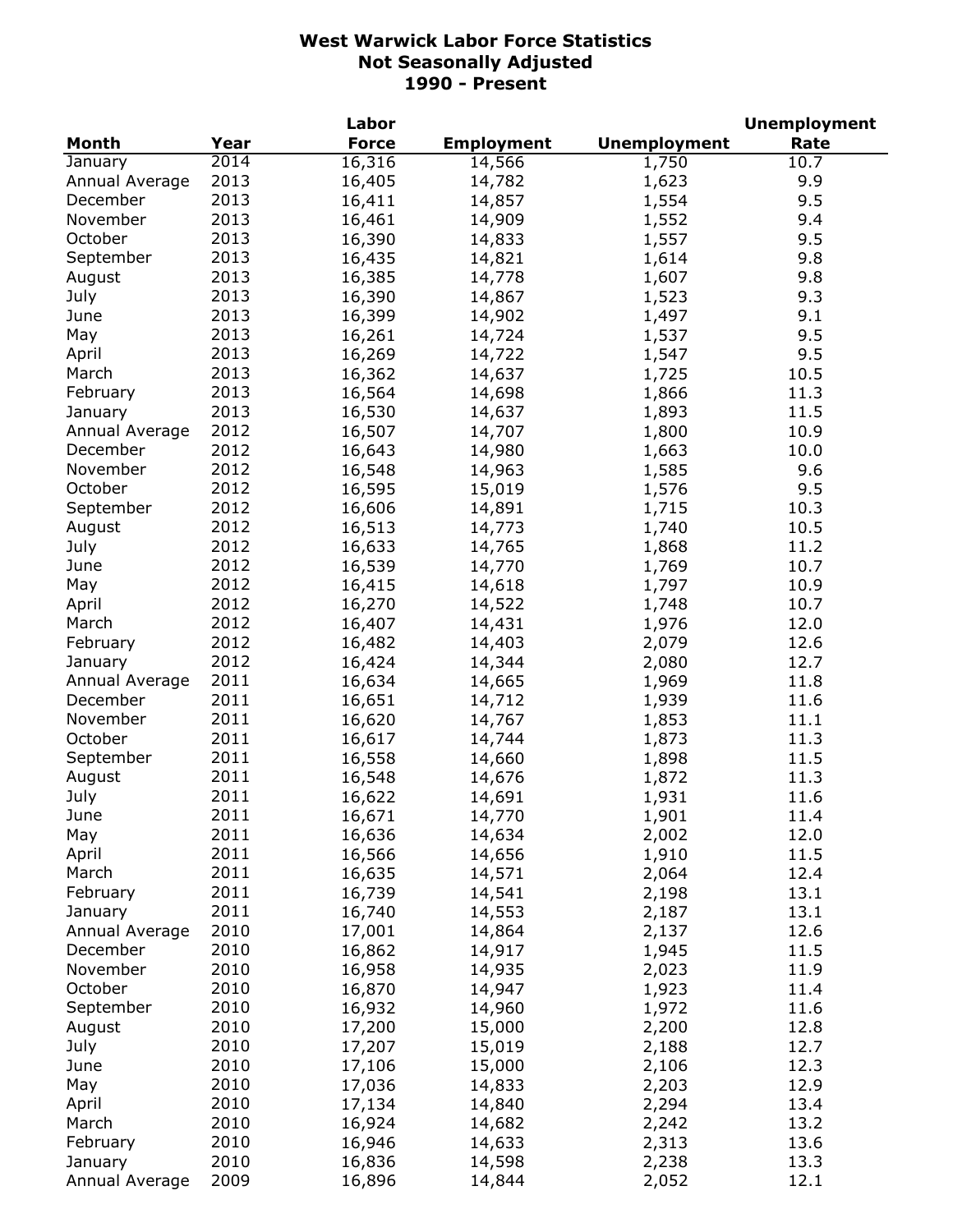|                |      | Labor        |                   |                     | <b>Unemployment</b> |
|----------------|------|--------------|-------------------|---------------------|---------------------|
| <b>Month</b>   | Year | <b>Force</b> | <b>Employment</b> | <b>Unemployment</b> | Rate                |
| December       | 2009 | 16,895       | 14,800            | 2,095               | 12.4                |
| November       | 2009 | 16,967       | 14,919            | 2,048               | 12.1                |
| October        | 2009 | 16,771       | 14,838            | 1,933               | 11.5                |
| September      | 2009 | 16,834       | 14,812            | 2,022               | 12.0                |
| August         | 2009 | 16,969       | 14,922            | 2,047               | 12.1                |
| July           | 2009 | 17,095       | 14,998            | 2,097               | 12.3                |
| June           | 2009 | 16,989       | 14,972            | 2,017               | 11.9                |
| May            | 2009 | 16,728       | 14,767            | 1,961               | 11.7                |
| April          | 2009 | 16,798       | 14,809            | 1,989               | 11.8                |
| March          | 2009 | 16,900       | 14,742            | 2,158               | 12.8                |
| February       | 2009 | 16,950       | 14,773            | 2,177               | 12.8                |
| January        | 2009 | 16,859       | 14,777            | 2,082               | 12.3                |
| Annual Average | 2008 | 16,734       | 15,410            | 1,324               | 7.9                 |
| December       | 2008 | 16,866       | 15,163            | 1,703               | 10.1                |
| November       | 2008 |              |                   |                     | 8.9                 |
|                |      | 16,813       | 15,322            | 1,491               | 8.3                 |
| October        | 2008 | 16,716       | 15,330            | 1,386               |                     |
| September      | 2008 | 16,721       | 15,345            | 1,376               | 8.2                 |
| August         | 2008 | 16,820       | 15,377            | 1,443               | 8.6                 |
| July           | 2008 | 16,881       | 15,520            | 1,361               | 8.1                 |
| June           | 2008 | 16,753       | 15,560            | 1,193               | 7.1                 |
| May            | 2008 | 16,567       | 15,398            | 1,169               | 7.1                 |
| April          | 2008 | 16,547       | 15,506            | 1,041               | 6.3                 |
| March          | 2008 | 16,610       | 15,443            | 1,167               | 7.0                 |
| February       | 2008 | 16,673       | 15,437            | 1,236               | 7.4                 |
| January        | 2008 | 16,831       | 15,515            | 1,316               | 7.8                 |
| Annual Average | 2007 | 16,764       | 15,826            | 938                 | 5.6                 |
| December       | 2007 | 16,861       | 15,781            | 1,080               | 6.4                 |
| November       | 2007 | 16,846       | 15,912            | 934                 | 5.5                 |
| October        | 2007 | 16,773       | 15,870            | 903                 | 5.4                 |
| September      | 2007 | 16,734       | 15,861            | 873                 | 5.2                 |
| August         | 2007 | 16,729       | 15,805            | 924                 | 5.5                 |
| July           | 2007 | 16,869       | 15,919            | 950                 | 5.6                 |
| June           | 2007 | 16,755       | 15,966            | 789                 | 4.7                 |
| May            | 2007 | 16,613       | 15,792            | 821                 | 4.9                 |
| April          | 2007 | 16,634       | 15,762            | 872                 | 5.2                 |
| March          | 2007 | 16,718       | 15,766            | 952                 | 5.7                 |
| February       | 2007 | 16,775       | 15,737            | 1,038               | $6.2$               |
| January        | 2007 | 16,852       | 15,738            | 1,114               | 6.6                 |
| Annual Average | 2006 | 16,766       | 15,818            | 948                 | 5.7                 |
| December       | 2006 | 16,884       | 16,037            | 847                 | 5.0                 |
| November       | 2006 | 16,874       | 16,054            | 820                 | 4.9                 |
| October        | 2006 | 16,778       | 16,010            | 768                 | 4.6                 |
| September      | 2006 | 16,713       | 15,914            | 799                 | 4.8                 |
| August         | 2006 | 16,849       | 15,887            | 962                 | 5.7                 |
| July           | 2006 | 16,883       | 15,918            | 965                 | 5.7                 |
| June           | 2006 | 16,812       | 15,917            | 895                 | 5.3                 |
| May            | 2006 | 16,654       | 15,719            | 935                 | 5.6                 |
| April          | 2006 | 16,636       | 15,685            | 951                 | 5.7                 |
| March          | 2006 | 16,680       | 15,589            | 1,091               | 6.5                 |
| February       | 2006 | 16,735       | 15,548            | 1,187               | 7.1                 |
| January        | 2006 | 16,690       | 15,539            | 1,151               | 6.9                 |
| Annual Average | 2005 | 16,671       | 15,709            | 962                 | 5.8                 |
| December       | 2005 | 16,951       | 15,932            | 1,019               | 6.0                 |
| November       | 2005 | 16,906       | 15,979            | 927                 | 5.5                 |
|                |      |              |                   |                     |                     |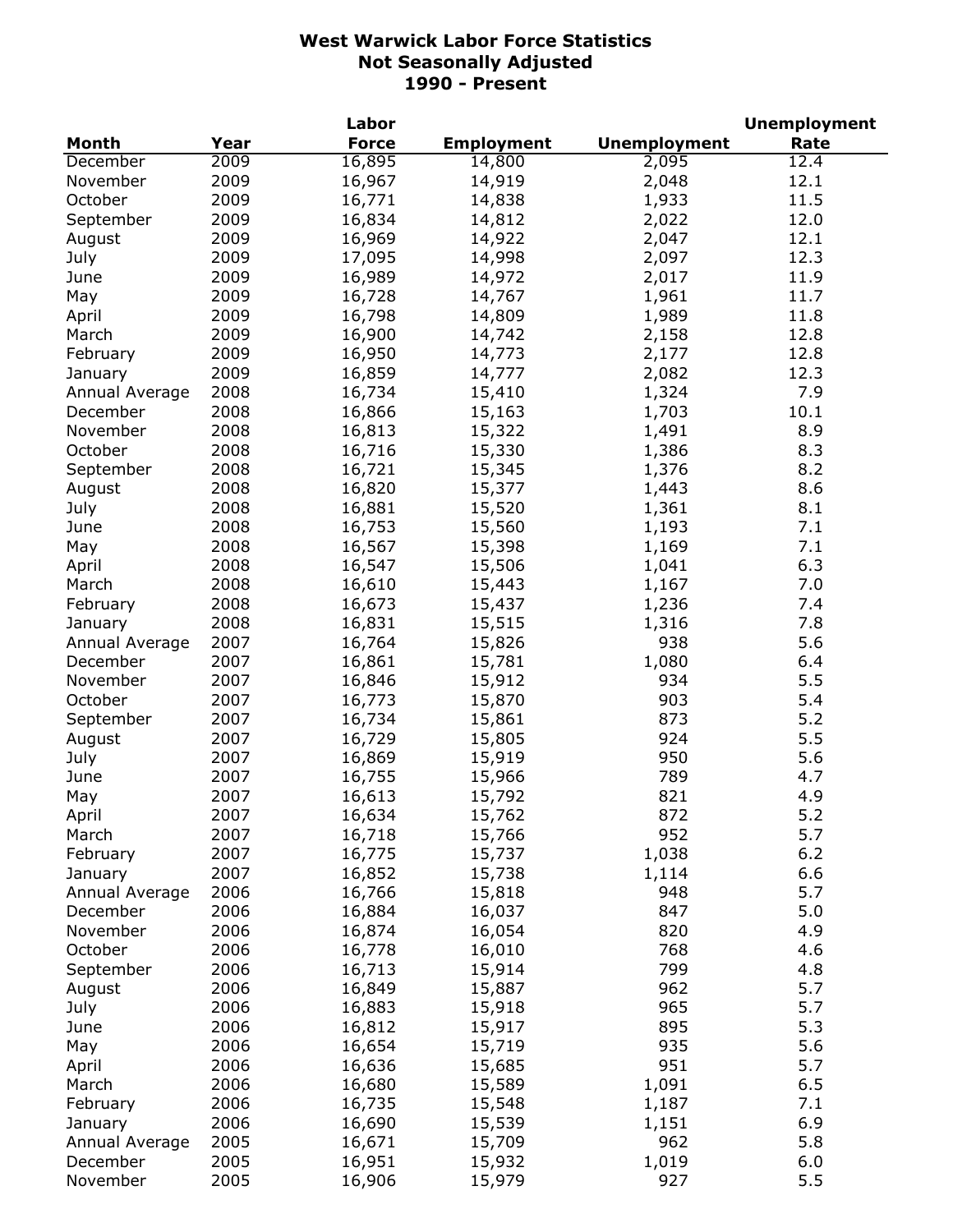|                |      | Labor        |                   |                     | <b>Unemployment</b> |
|----------------|------|--------------|-------------------|---------------------|---------------------|
| <b>Month</b>   | Year | <b>Force</b> | <b>Employment</b> | <b>Unemployment</b> | Rate                |
| October        | 2005 | 16,871       | 15,919            | 952                 | 5.6                 |
| September      | 2005 | 16,763       | 15,842            | 921                 | 5.5                 |
| August         | 2005 | 16,843       | 15,873            | 970                 | 5.8                 |
| July           | 2005 | 16,813       | 15,859            | 954                 | 5.7                 |
| June           | 2005 | 16,682       | 15,791            | 891                 | 5.3                 |
| May            | 2005 | 16,466       | 15,614            | 852                 | 5.2                 |
| April          | 2005 | 16,428       | 15,554            | 874                 | 5.3                 |
| March          | 2005 | 16,452       | 15,429            | 1,023               | 6.2                 |
| February       | 2005 | 16,477       | 15,373            | 1,104               | 6.7                 |
| January        | 2005 | 16,398       | 15,339            | 1,059               | 6.5                 |
| Annual Average | 2004 | 16,403       | 15,461            | 942                 | 5.7                 |
| December       | 2004 | 16,427       | 15,595            | 832                 | 5.1                 |
| November       | 2004 | 16,472       | 15,656            | 816                 | 5.0                 |
| October        | 2004 | 16,374       | 15,585            | 789                 | 4.8                 |
| September      | 2004 | 16,290       | 15,505            | 785                 | 4.8                 |
| August         | 2004 | 16,403       | 15,527            | 876                 | 5.3                 |
| July           | 2004 | 16,487       | 15,585            | 902                 | 5.5                 |
| June           | 2004 | 16,457       | 15,521            | 936                 | 5.7                 |
|                | 2004 |              |                   | 933                 | 5.7                 |
| May            |      | 16,277       | 15,344            | 977                 |                     |
| April          | 2004 | 16,310       | 15,333            |                     | 6.0                 |
| March          | 2004 | 16,406       | 15,261            | 1,145               | 7.0                 |
| February       | 2004 | 16,418       | 15,292            | 1,126               | 6.9                 |
| January        | 2004 | 16,521       | 15,329            | 1,192               | 7.2                 |
| Annual Average | 2003 | 16,608       | 15,608            | 1,000               | 6.0                 |
| December       | 2003 | 16,542       | 15,682            | 860                 | 5.2                 |
| November       | 2003 | 16,551       | 15,729            | 822                 | 5.0                 |
| October        | 2003 | 16,443       | 15,666            | 777                 | 4.7                 |
| September      | 2003 | 16,441       | 15,618            | 823                 | 5.0                 |
| August         | 2003 | 16,576       | 15,631            | 945                 | 5.7                 |
| July           | 2003 | 16,690       | 15,689            | 1,001               | 6.0                 |
| June           | 2003 | 16,821       | 15,732            | 1,089               | 6.5                 |
| May            | 2003 | 16,547       | 15,544            | 1,003               | 6.1                 |
| April          | 2003 | 16,581       | 15,577            | 1,004               | 6.1                 |
| March          | 2003 | 16,666       | 15,502            | 1,164               | 7.0                 |
| February       | 2003 | 16,748       | 15,506            | 1,242               | 7.4                 |
| January        | 2003 | 16,688       | 15,424            | 1,264               | 7.6                 |
| Annual Average | 2002 | 16,249       | 15,404            | 845                 | 5.2                 |
| December       | 2002 | 16,527       | 15,623            | 904                 | 5.5                 |
| November       | 2002 | 16,475       | 15,657            | 818                 | 5.0                 |
| October        | 2002 | 16,400       | 15,591            | 809                 | 4.9                 |
| September      | 2002 | 16,363       | 15,555            | 808                 | 4.9                 |
| August         | 2002 | 16,409       | 15,504            | 905                 | 5.5                 |
| July           | 2002 | 16,369       | 15,511            | 858                 | 5.2                 |
| June           | 2002 | 16,226       | 15,463            | 763                 | 4.7                 |
| May            | 2002 | 16,040       | 15,280            | 760                 | 4.7                 |
| April          | 2002 | 15,989       | 15,226            | 763                 | 4.8                 |
| March          | 2002 | 16,094       | 15,201            | 893                 | 5.5                 |
| February       | 2002 | 16,123       | 15,212            | 911                 | 5.7                 |
| January        | 2002 | 15,983       | 15,030            | 953                 | 6.0                 |
| Annual Average | 2001 | 16,086       | 15,348            | 738                 | 4.6                 |
| December       | 2001 | 16,133       | 15,439            | 694                 | 4.3                 |
| November       | 2001 | 16,087       | 15,443            | 644                 | 4.0                 |
| October        | 2001 | 16,043       | 15,414            | 629                 | 3.9                 |
| September      | 2001 | 16,029       | 15,411            | 618                 | 3.9                 |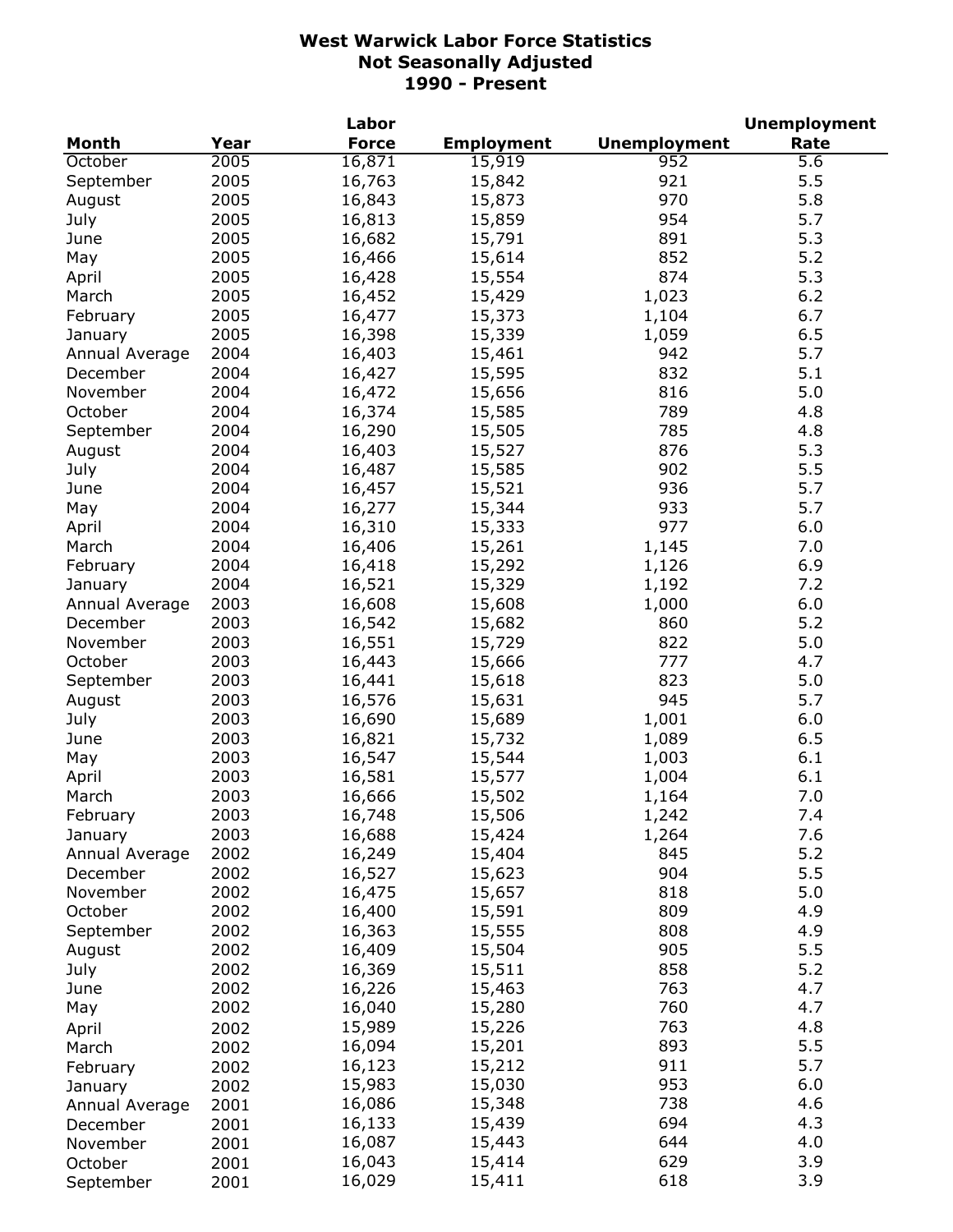|                     |      | Labor        |                   |                     | <b>Unemployment</b> |
|---------------------|------|--------------|-------------------|---------------------|---------------------|
| <b>Month</b>        | Year | <b>Force</b> | <b>Employment</b> | <b>Unemployment</b> | Rate                |
| August              | 2001 | 16,044       | 15,323            | 721                 | 4.5                 |
| July                | 2001 | 16,204       | 15,422            | 782                 | 4.8                 |
| June                | 2001 | 16,148       | 15,402            | 746                 | 4.6                 |
| May                 | 2001 | 15,945       | 15,238            | 707                 | 4.4                 |
| April               | 2001 | 15,979       | 15,280            | 699                 | 4.4                 |
| March               | 2001 | 16,129       | 15,268            | 861                 | 5.3                 |
| February            | 2001 | 16,126       | 15,271            | 855                 | 5.3                 |
| January             | 2001 | 16,159       | 15,263            | 896                 | 5.5                 |
| Annual Average      | 2000 | 16,217       | 15,514            | 703                 | 4.3                 |
|                     | 2000 | 16,230       | 15,649            | 581                 | 3.6                 |
| December            |      | 16,239       | 15,634            | 605                 | 3.7                 |
| November            | 2000 | 16,148       | 15,566            | 582                 | 3.6                 |
| October             | 2000 |              |                   |                     |                     |
| September           | 2000 | 16,111       | 15,508            | 603                 | 3.7                 |
| August              | 2000 | 16,238       | 15,529            | 709                 | 4.4                 |
| July                | 2000 | 16,283       | 15,557            | 726                 | 4.5                 |
| June                | 2000 | 16,233       | 15,615            | 618                 | 3.8                 |
| May                 | 2000 | 16,126       | 15,458            | 668                 | 4.1                 |
| April               | 2000 | 16,128       | 15,534            | 594                 | 3.7                 |
| March               | 2000 | 16,228       | 15,406            | 822                 | 5.1                 |
| February            | 2000 | 16,316       | 15,357            | 959                 | 5.9                 |
| January             | 2000 | 16,324       | 15,357            | 967                 | 5.9                 |
| Annual Average      | 1999 | 16,579       | 15,782            | 797                 | 4.8                 |
| December            | 1999 | 16,847       | 16,079            | 768                 | 4.6                 |
| November            | 1999 | 16,851       | 16,055            | 796                 | 4.7                 |
| October             | 1999 | 16,727       | 15,902            | 825                 | 4.9                 |
| September           | 1999 | 16,643       | 15,795            | 848                 | 5.1                 |
| August              | 1999 | 16,681       | 15,828            | 853                 | 5.1                 |
| July                | 1999 | 16,647       | 15,813            | 834                 | 5.0                 |
| June                | 1999 | 16,534       | 15,798            | 736                 | 4.5                 |
| May                 | 1999 | 16,406       | 15,692            | 714                 | 4.4                 |
| April               | 1999 | 16,356       | 15,673            | 683                 | 4.2                 |
| March               | 1999 | 16,397       | 15,647            | 750                 | 4.6                 |
| February            | 1999 | 16,435       | 15,560            | 875                 | 5.3                 |
| January             | 1999 | 16,424       | 15,540            | 884                 | 5.4                 |
| Annual Average      | 1998 | 16,491       | 15,636            | 855                 | 5.2                 |
|                     | 1998 | 16,713       | 16,000            | 713                 | 4.3                 |
| December            | 1998 | 16,701       | 15,981            | 720                 | 4.3                 |
| November<br>October |      | 16,477       | 15,789            | 688                 | 4.2                 |
|                     | 1998 | 16,457       | 15,707            | 750                 | 4.6                 |
| September           | 1998 | 16,468       |                   | 778                 | 4.7                 |
| August              | 1998 |              | 15,690            | 777                 | 4.7                 |
| July                | 1998 | 16,459       | 15,682            |                     |                     |
| June                | 1998 | 16,436       | 15,649            | 787                 | 4.8                 |
| May                 | 1998 | 16,359       | 15,497            | 862                 | 5.3                 |
| April               | 1998 | 16,292       | 15,453            | 839                 | 5.1                 |
| March               | 1998 | 16,476       | 15,406            | 1,070               | 6.5                 |
| February            | 1998 | 16,478       | 15,391            | 1,087               | 6.6                 |
| January             | 1998 | 16,573       | 15,389            | 1,184               | 7.1                 |
| Annual Average      | 1997 | 16,427       | 15,480            | 947                 | 5.8                 |
| December            | 1997 | 16,543       | 15,714            | 829                 | 5.0                 |
| November            | 1997 | 16,546       | 15,778            | 768                 | 4.6                 |
| October             | 1997 | 16,520       | 15,673            | 847                 | 5.1                 |
| September           | 1997 | 16,527       | 15,643            | 884                 | 5.3                 |
| August              | 1997 | 16,578       | 15,658            | 920                 | 5.5                 |
| July                | 1997 | 16,546       | 15,634            | 912                 | 5.5                 |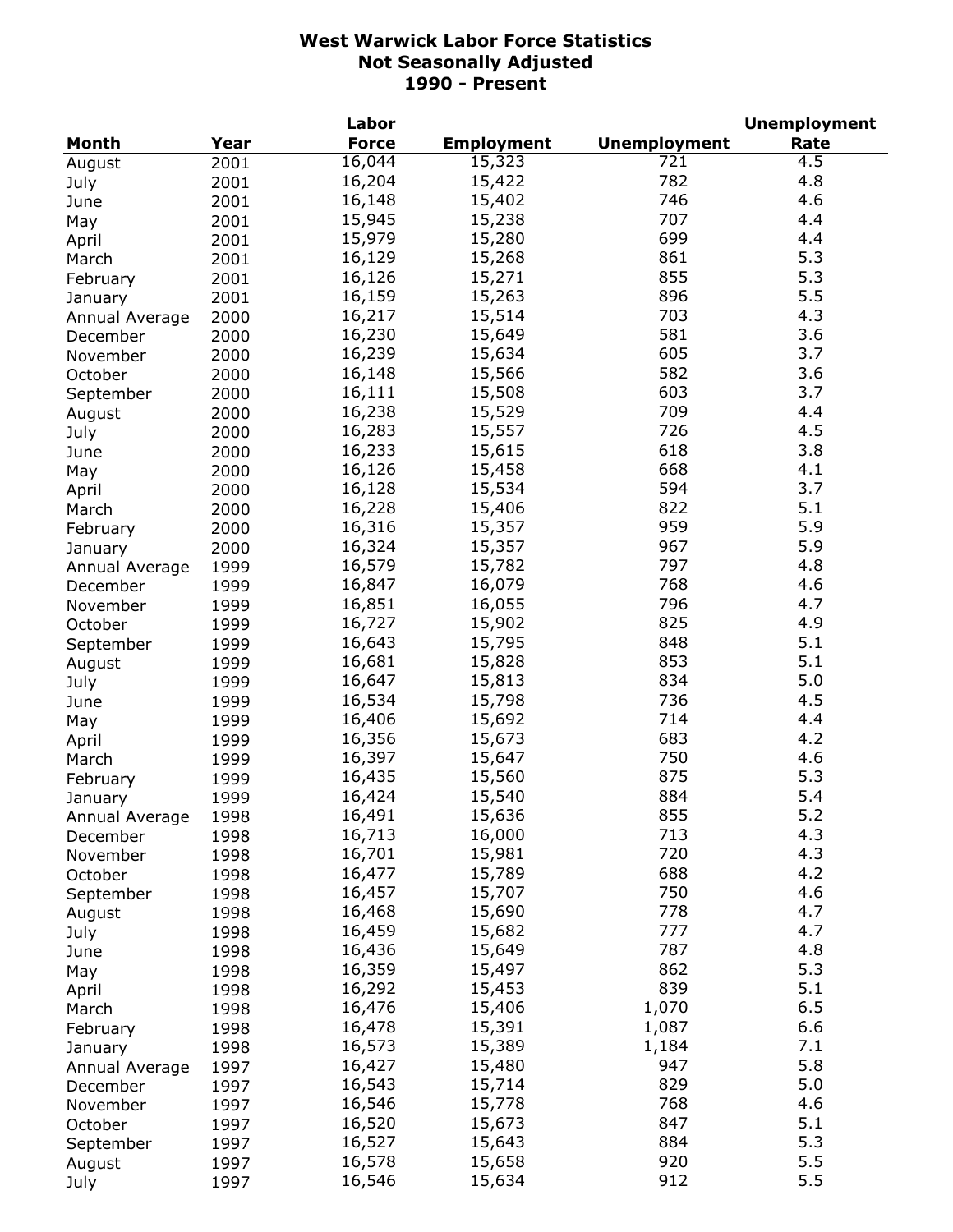|                     |      | Labor        |                   |                     | <b>Unemployment</b> |
|---------------------|------|--------------|-------------------|---------------------|---------------------|
| <b>Month</b>        | Year | <b>Force</b> | <b>Employment</b> | <b>Unemployment</b> | Rate                |
| June                | 1997 | 16,412       | 15,526            | 886                 | 5.4                 |
| May                 | 1997 | 16,268       | 15,353            | 915                 | 5.6                 |
| April               | 1997 | 16,249       | 15,315            | 934                 | 5.7                 |
| March               | 1997 | 16,328       | 15,230            | 1,098               | 6.7                 |
| February            | 1997 | 16,284       | 15,130            | 1,154               | 7.1                 |
| January             | 1997 | 16,313       | 15,102            | 1,211               | 7.4                 |
| Annual Average      | 1996 | 16,191       | 15,247            | 944                 | 5.8                 |
| December            | 1996 | 16,417       | 15,529            | 888                 | 5.4                 |
| November            | 1996 | 16,474       | 15,568            | 906                 | 5.5                 |
| October             | 1996 | 16,343       | 15,496            | 847                 | 5.2                 |
|                     |      | 16,182       | 15,389            | 793                 | 4.9                 |
| September           | 1996 | 16,198       | 15,374            | 824                 | 5.1                 |
| August              | 1996 |              |                   |                     |                     |
| July                | 1996 | 16,232       | 15,316            | 916                 | 5.6                 |
| June                | 1996 | 16,167       | 15,326            | 841                 | 5.2                 |
| May                 | 1996 | 16,035       | 15,138            | 897                 | 5.6                 |
| April               | 1996 | 15,983       | 15,057            | 926                 | 5.8                 |
| March               | 1996 | 16,095       | 15,011            | 1,084               | 6.7                 |
| February            | 1996 | 16,108       | 14,935            | 1,173               | 7.3                 |
| January             | 1996 | 16,059       | 14,826            | 1,233               | 7.7                 |
| Annual Average      | 1995 | 16,146       | 14,952            | 1,194               | 7.4                 |
| December            | 1995 | 16,206       | 15,203            | 1,003               | 6.2                 |
| November            | 1995 | 16,231       | 15,240            | 991                 | 6.1                 |
| October             | 1995 | 16,218       | 15,126            | 1,092               | 6.7                 |
| September           | 1995 | 16,173       | 15,003            | 1,170               | 7.2                 |
| August              | 1995 | 16,192       | 15,043            | 1,149               | 7.1                 |
| July                | 1995 | 16,205       | 14,975            | 1,230               | 7.6                 |
| June                | 1995 | 16,127       | 14,944            | 1,183               | 7.3                 |
| May                 | 1995 | 15,921       | 14,753            | 1,168               | 7.3                 |
| April               | 1995 | 15,992       | 14,790            | 1,202               | 7.5                 |
| March               | 1995 | 16,086       | 14,766            | 1,320               | 8.2                 |
| February            | 1995 | 16,168       | 14,802            | 1,366               | 8.4                 |
| January             | 1995 | 16,232       | 14,775            | 1,457               | 9.0                 |
| Annual Average      | 1994 | 15,723       | 14,504            | 1,219               | 7.8                 |
| December            | 1994 | 15,637       | 14,635            | 1,002               | 6.4                 |
| November            | 1994 | 15,700       | 14,694            | 1,006               | 6.4                 |
| October             | 1994 | 15,632       | 14,601            | 1,031               | 6.6                 |
|                     | 1994 | 15,526       | 14,492            | 1,034               | 6.7                 |
| September<br>August | 1994 | 15,629       | 14,591            | 1,038               | 6.6                 |
|                     |      | 15,689       | 14,545            | 1,144               | 7.3                 |
| July                | 1994 | 15,727       | 14,573            |                     | 7.3                 |
| June                | 1994 | 15,651       |                   | 1,154               | 7.8                 |
| May                 | 1994 |              | 14,429            | 1,222               |                     |
| April               | 1994 | 15,661       | 14,366            | 1,295               | 8.3                 |
| March               | 1994 | 15,882       | 14,334            | 1,548               | 9.7                 |
| February            | 1994 | 15,946       | 14,413            | 1,533               | 9.6                 |
| January             | 1994 | 16,001       | 14,376            | 1,625               | 10.2                |
| Annual Average      | 1993 | 16,104       | 14,799            | 1,305               | 8.1                 |
| December            | 1993 | 15,996       | 14,886            | 1,110               | 6.9                 |
| November            | 1993 | 16,013       | 14,914            | 1,099               | 6.9                 |
| October             | 1993 | 15,990       | 14,845            | 1,145               | 7.2                 |
| September           | 1993 | 15,989       | 14,818            | 1,171               | 7.3                 |
| August              | 1993 | 16,187       | 14,975            | 1,212               | 7.5                 |
| July                | 1993 | 16,219       | 14,978            | 1,241               | 7.7                 |
| June                | 1993 | 16,322       | 14,956            | 1,366               | 8.4                 |
| May                 | 1993 | 16,026       | 14,766            | 1,260               | 7.9                 |